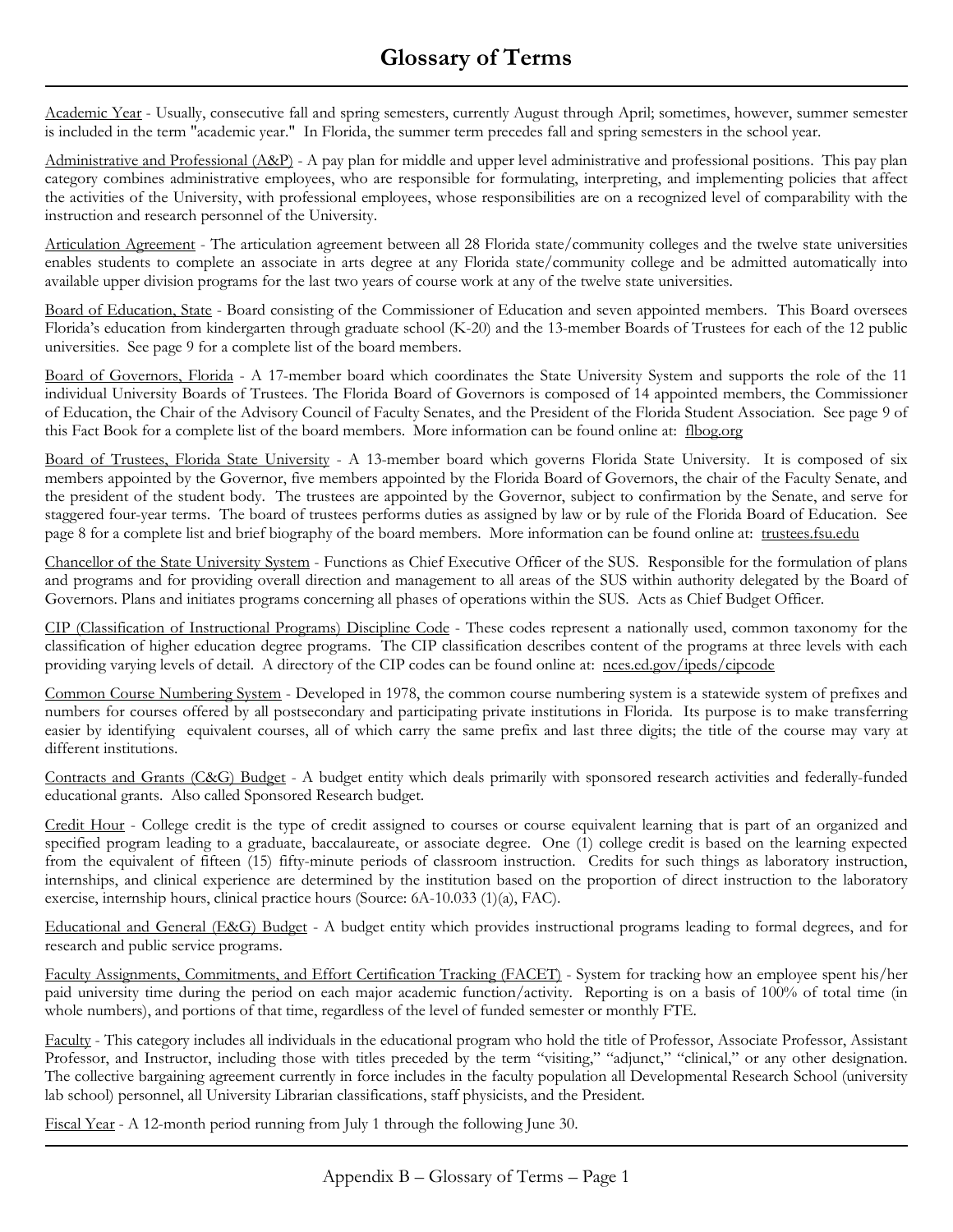Florida Endowment Trust Fund for Eminent Scholars - The Trust Fund established in the State Treasury for Eminent Scholars provides the opportunity for each state university to match and receive challenge grants to create endowments for selected eminent scholars to occupy Chairs within the university.

FTIC (first-time-in-college) - An entering freshman, or a first-year student attending college for the first time at the undergraduate level. Includes students enrolled in the fall term who attended college for the first time in the prior summer term. Also includes students who entered with advanced standing (college credits earned before graduation from high school).

Full-time Equivalent (FTE) Student Calculation Factors – In 2016, the Florida Board of Governors adopted the national standard for Student Full-time Equivalent. All FTE calculations in the Fact Book (including previous years) were updated to the new standard. For undergraduate credit hours, the annual sum is divided by 30. For graduate credit hours, the annual sum is divided by 24. Medical (MD) hours (Grad III) are excluded in the credit hour calculation, but the MD Headcount is added to the total generated FTE.

Full-Time Equivalent (FTE) Employee - A numerical designator for an appointment based on 100% for full time. An FTE for a full-time employee is 1.00. (Two people each serving in half-time faculty positions would equal, together, one FTE position.)

Full-Time Equivalent (FTE) Student - A measure of student enrollment based on the number of student credit hours for which students enroll. See definition of *Full-time Equivalent FTE Student Calculation Factors* for other FTE equivalencies.

Full-Time Student - Generally classified as an undergraduate student taking 12 hours or more in the fall or spring, 9 hours or more in the summer; or a graduate student taking 9 hours or more in the fall or spring, 6 hours or more in the summer.

Instruction and Research Data File (IRDF) - A file generated from the Faculty Assignments, Commitments, and Effort Certification Tracking (FACET) file which contains detailed data on course section, enrollment, and credit hours, as well as funding and demographic information on instructors.

IPEDS (Integrated Postsecondary Education Data System) - IPEDS is the core postsecondary education data collection program in the U.S. Department of Education's National Center for Education Statistics (NCES). It was designed to help NCES meet its mandate to report full and complete statistics on the condition of postsecondary education in the United States. It is a single, comprehensive data collection system developed to encompass all institutions and organizations whose primary purpose is to provide postsecondary education. IPEDS is built around a series of interrelated surveys to collect institution-level data in such areas as enrollment, program completions, faculty and staff, and financing.

Major Code - A six-digit number assigned to an area of study designated as the student's major field. For internal classifying and reporting, the major code was replaced in Fall 2013 by the Academic Plan which is an alpha-numeric representation of the student major and degree type, combined. Major codes are still maintained on the Degree Program Inventory *(see Appendix A).*

Major Field of Study - Students are classified as majors according to their selection of a primary field of study. This field must be selected from approved degree programs and university approved majors within each degree program.

Occupation Code - A four-digit code which indicates the title and general description of the position to which a person is appointed. Occupation codes range from 0001 to 9179 and 9199 to 9499 for regular salaried positions. The range 9180-9198 is reserved for student related titles. Graduate assistants, post doctorates and fellows are appointed to classifications within this range. All codes within this latter range are paid through OPS funds. Faculty, A&P, and USPS may be appointed on OPS in the entire range of occupation codes; this, however, is limited primarily to faculty appointments.

Operating Budget - An expenditure plan developed for each fiscal year. The plan must conform to the annual allocation/appropriation and list estimated expenditures by budget category for the year.

Other Personal Services (OPS) - This is one of two sources of salary funds. Persons paid from OPS are performing temporary work of some nature. There is no continuing obligation on the part of the state toward persons on OPS appointments.

Preliminary Headcount Enrollment - The enrollment taken from the official data files of the university as of the end of the 28th calendar day of the term. This figure includes all students, fundable and non-fundable, who are on the Student Instruction File.

Race/Ethnicity - Categories used to describe groups to which individuals belong, identify with, or belong in the eyes of the community. The categories do not denote scientific definitions of anthropological origins. They are used to categorize U.S. citizens, resident aliens, and other eligible non-citizens.